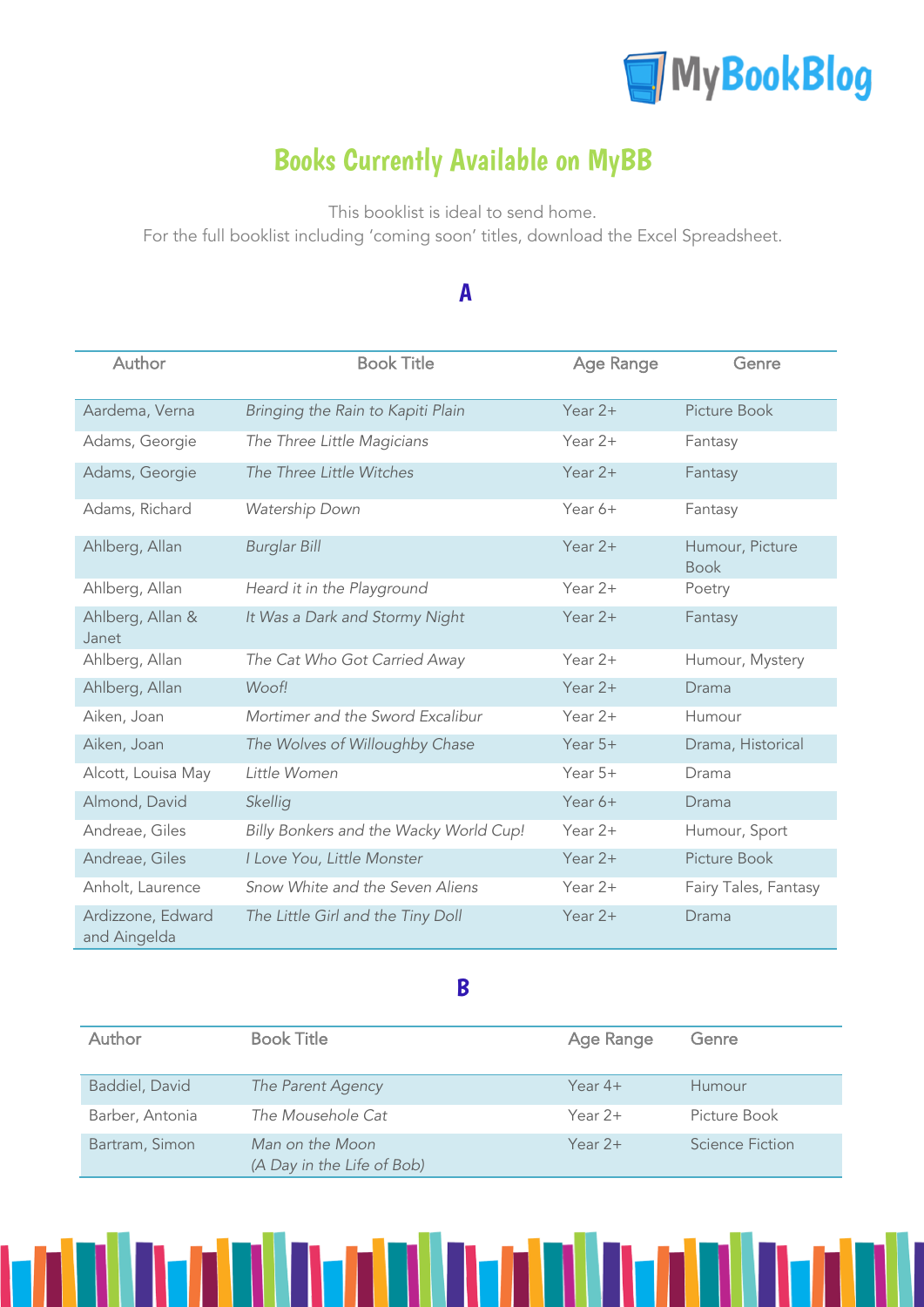

| Bartram, Simon    | Up for the Cup                                       | Year 2+   | Picture Book, Sport         |
|-------------------|------------------------------------------------------|-----------|-----------------------------|
| Bass, Guy         | Stitch Head                                          | Year $3+$ | Horror, Humour              |
| Bawden, Nina      | Carrie's War                                         | Year $5+$ | Historical                  |
| Bedford, David    | <b>World Cup Heroes</b>                              | Year 2+   | Drama, Sport                |
| Bell, Cece        | El Deafo                                             | Year $3+$ | Biography, Graphic<br>Novel |
| Blackman, Malorie | Betsey's Birthday Surprise                           | Year 2+   | Drama                       |
| Blackman, Malorie | Dangerous Reality                                    | Year 4+   | <b>Science Fiction</b>      |
| Blackman, Malorie | Hostage                                              | Year 5+   | Drama                       |
| Blackman, Malorie | Noughts and Crosses                                  | Year 7+   | Drama                       |
| Blackman, Malorie | Noughts and Crosses Book 2: Knife Edge               | Year 8+   | Drama                       |
| Blackman, Malorie | Pig Heart Boy                                        | Year 4+   | Drama                       |
| Blackman, Malorie | Robot Girl                                           | Year $3+$ | <b>Science Fiction</b>      |
| Blackman, Malorie | Space Race                                           | Year 2+   | <b>Science Fiction</b>      |
| Blade, Adam       | Beast Quest: Ferno the Fire Dragon                   | Year 4+   | Fantasy                     |
| Blake, Quentin    | Mrs Armitage on Wheels                               | Year 2+   | Picture Book                |
| Blum, Paul        | The Matt Merton Mysteries: The Warning               | Year $3+$ | Mystery, Science<br>Fiction |
| Blume, Judy       | Are You There, God? It's Me, Margaret                | Year 6+   | Drama                       |
| Blume, Judy       | Tales of a Fourth Grade Nothing                      | Year 2+   | Humour                      |
| Blyton, Enid      | Malory Towers Book 1: First Term                     | Year $3+$ | Drama                       |
| Blyton, Enid      | The Amelia Jane Collection                           | Year 2+   | Fantasy                     |
| Blyton, Enid      | The Famous Five Book 1: Five On A<br>Treasure Island | Year 3+   | Drama, Mystery              |
| Blyton, Enid      | The Secret Seven                                     | Year $3+$ | Drama, Mystery              |
| Blyton, Enid      | The Secret Seven: Adventure on the Way<br>Home       | Year 3+   | Drama, Mystery              |
| Boyne, John       | The Boy in the Striped Pyjamas                       | Year 6+   | Drama, Historical           |
| Bradford, Chris   | Bulletcatcher                                        | Year 5+   | <b>Science Fiction</b>      |
| Bradford, Chris   | Bulletcatcher Book 2: Sniper                         | Year 5+   | <b>Science Fiction</b>      |
| Bradford, Chris   | Bulletcatcher Book 3: Blowback                       | Year 5+   | <b>Science Fiction</b>      |
| Bradford, Chris   | Gamer                                                | Year 4+   | <b>Science Fiction</b>      |
| Bradford, Chris   | Ninja: First Mission                                 | Year 2+   | Fantasy                     |
| Brahmachari, Sita | Brace Mouth, False Teeth                             | Year 3+   | Drama                       |

n India Indi

ı

TITI

M

nI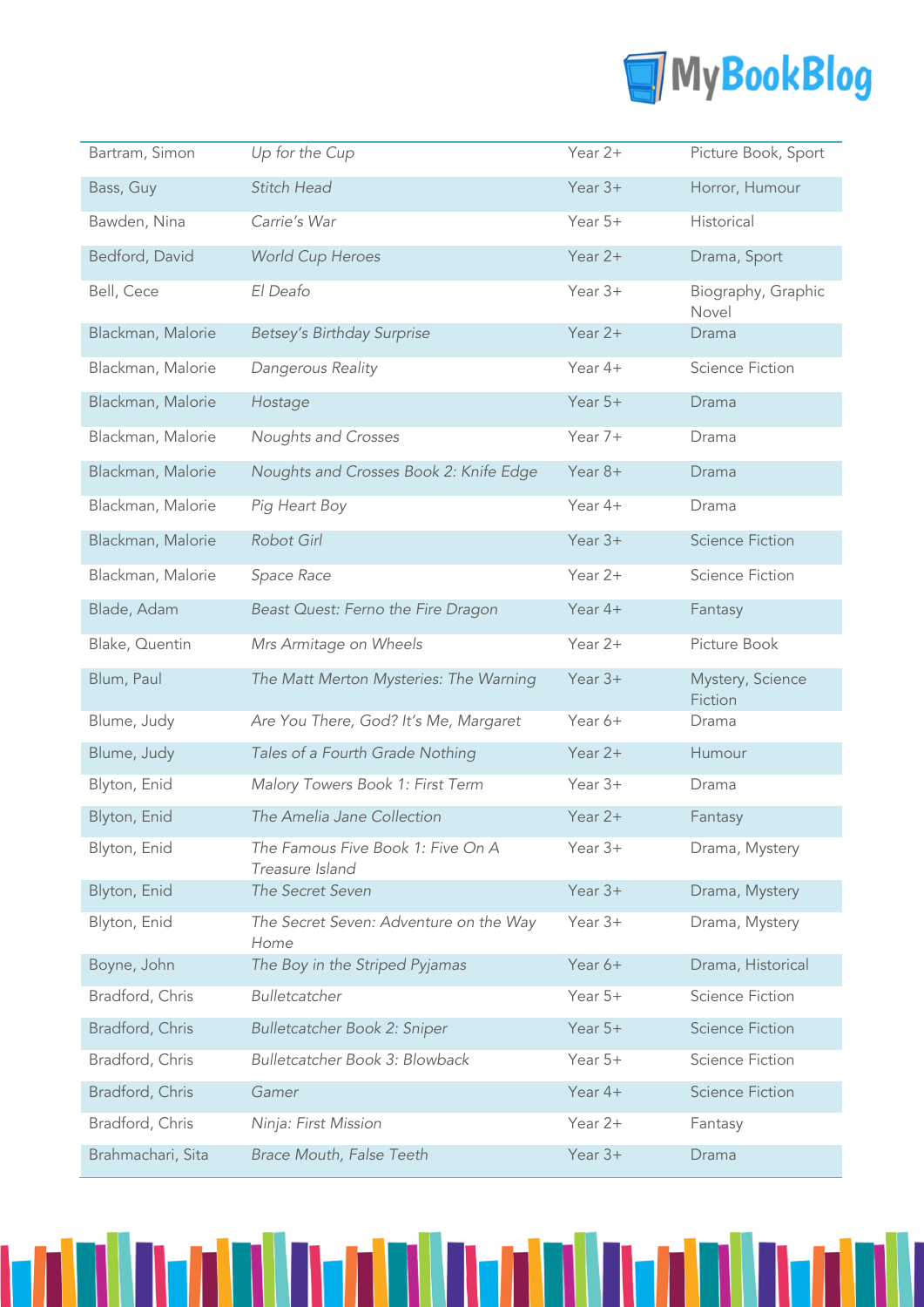

| Branford, Anna     | Violet Mackerel's Pocket Protest                | Year 3+   | Drama                  |
|--------------------|-------------------------------------------------|-----------|------------------------|
| Brocklehurst, Ruth | Usborne Illustrated Grimm's Fairy Tales         | Year $3+$ | <b>Fairy Tales</b>     |
| Brown, Eric        | An Alien Ate Me For Breakfast                   | Year 2+   | <b>Science Fiction</b> |
| Brown, Jeff        | Flat Stanley                                    | Year 2+   | Fantasy, Humour        |
| Browne, Anthony    | Gorilla                                         | Year 2+   | Picture Book           |
| Browne, Anthony    | Into the Forest                                 | Year $2+$ | Picture Book           |
| Browne, Anthony    | Little Beauty                                   | Year $2+$ | Picture Book           |
| Browne, Anthony    | My Brother                                      | Year 2+   | Picture Book           |
| Browne, Anthony    | Piggybook                                       | Year 2+   | Picture Book           |
| Browne, Anthony    | Silly Billy                                     | Year $2+$ | Picture Book           |
| Browne, Anthony    | The Tunnel                                      | Year $2+$ | Picture Book           |
| Browne, Anthony    | Voices in the Park                              | Year 2+   | Picture Book           |
| Browne, Anthony    | Willy and Hugh                                  | Year 2+   | Picture Book           |
| Browne, Anthony    | Willy the Wimp                                  | Year 2+   | Picture Book           |
| Browne, Anthony    | Willy the Wizard                                | Year 2+   | Picture Book, Sport    |
| Butchart, Pamela   | <b>Baby Aliens Got My Teacher</b>               | Year 2+   | Humour                 |
| Butchart, Pamela   | My Head Teacher is a Vampire Rat                | Year 2+   | Humour                 |
| Butchart, Pamela   | The Spy Who Loved School Dinners                | Year 3+   | Humour, Mystery        |
| Butchart, Pamela   | There's a Werewolf in My Tent!                  | Year $3+$ | Humour                 |
| Butchart, Pamela   | To Wee or Not To Wee                            | Year $3+$ | Humour                 |
| Butchart, Pamela   | Wigglesbottom Primary: The Magic<br>Hamster     | Year 2+   | Humour                 |
| Butchart, Pamela   | Wigglesbottom Primary: The Shark in the<br>Pool | Year $2+$ | Humour                 |
| Butchart, Pamela   | Wigglesbottom Primary: The Toilet Ghost         | Year 2+   | Humour                 |
| Byars, Betsy       | The Midnight Fox                                | Year 4+   | Drama                  |
| Byng, Georgia      | Pancake Face                                    | Year 2+   | Drama, Historical      |
| Byrne, Richard     | The Great Moon Confusion                        | Year 2+   | Picture Book           |

## C

| Author       | <b>Book Title</b>           | Age Range | Genre        |
|--------------|-----------------------------|-----------|--------------|
| Cameron, Ann | More Stories Julian Tells   | Year $2+$ | Drama        |
| Carle, Eric  | The Very Hungry Caterpillar | Year $2+$ | Picture Book |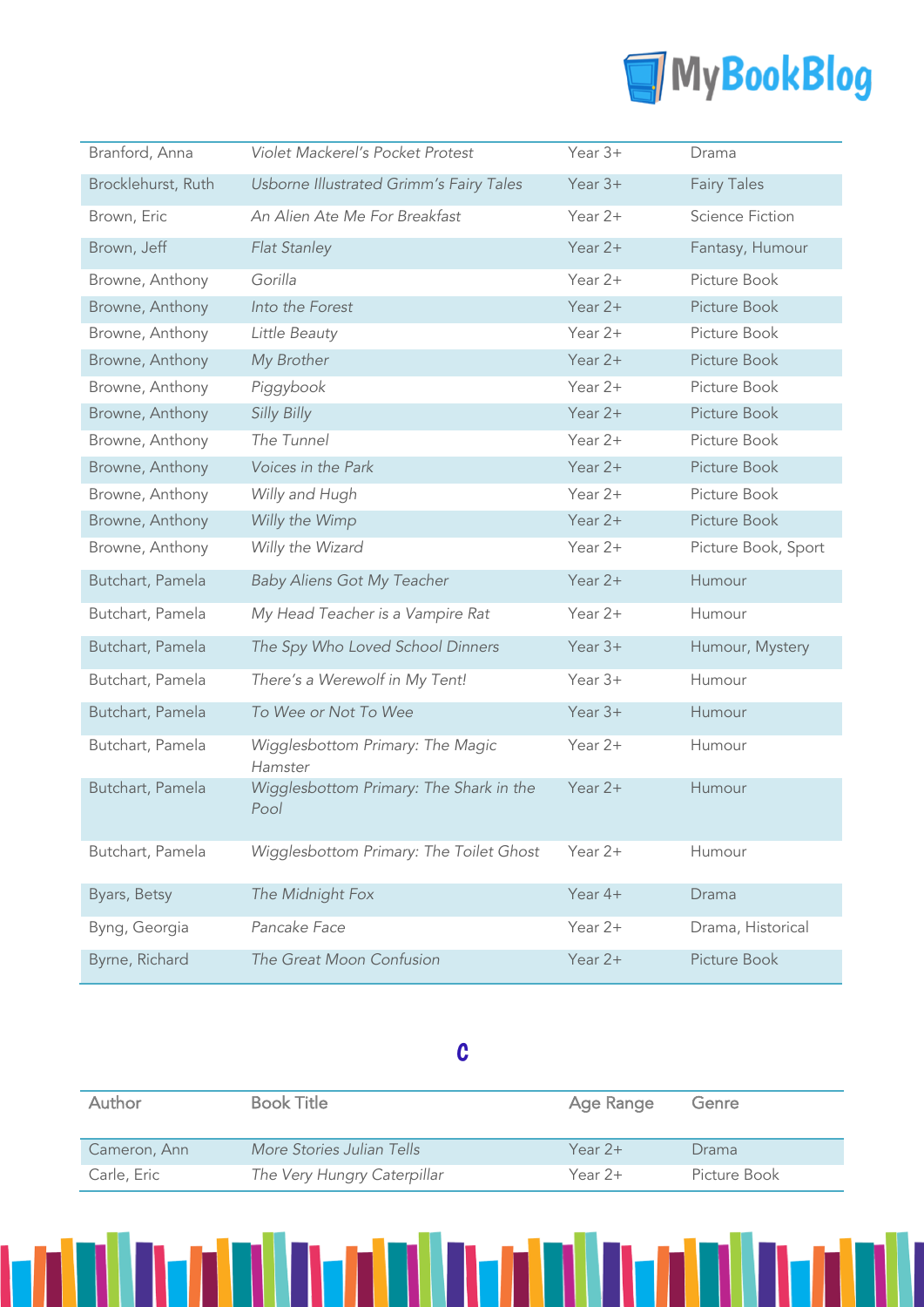

| Carpenter,<br>Humphrey   | Mr Majeika                                            | Year 2+   | Fantasy, Humour                      |
|--------------------------|-------------------------------------------------------|-----------|--------------------------------------|
| Case, Kathryn            | Troll Wood                                            | Year $2+$ | Picture Book                         |
| Child, Lauren            | Ruby Redfort Book 1: Look Into My Eyes                | Year 4+   | Mystery                              |
| Child, Lauren            | Slightly Invisible                                    | Year 2+   | Picture Book                         |
| Coats, Lucy              | <b>Beasts of Olympus</b>                              | Year $4+$ | Myths and Legends                    |
| Coats, Lucy              | Cleo                                                  | Year 6+   | Drama, Historical                    |
| Cole, Babette            | <b>Prince Cinders</b>                                 | Year 2+   | Fairy Tales, Picture<br><b>Books</b> |
| Coleman, Michael         | Flaming Olympics                                      | Year 4+   | Non Fiction                          |
| Colfer, Eoin             | <b>Artemis Fowl</b>                                   | Year 5+   | Fantasy                              |
| Colgan, Jenny            | Polly and the Puffin                                  | Year $2+$ | Drama                                |
| Collins, Suzanne         | The Hunger Games                                      | Year 6+   | Fantasy                              |
| Collins, Suzanne         | The Hunger Games Book 2: Catching Fire                | Year 6+   | Fantasy                              |
| Collins, Suzanne         | The Hunger Games Book 3: Mockingjay                   | Year 6+   | Fantasy                              |
| Combes, Alan             | Red Card                                              | Year 3+   | Drama, Sport                         |
| Constable, Cathryn       | The Wolf Princess                                     | Year $5+$ | Fantasy                              |
| Conway, David            | Lila and the Secret of the Rain                       | Year $2+$ | Picture Book                         |
| Corder, Zizou            | Lionboy                                               | Year $5+$ | Fantasy                              |
| Corderoy, Tracey         | Hubble Bubble: The Glorious Granny Bake<br>Off!       | Year 2+   | Fantasy                              |
| Corderoy, Tracey         | Shifty McGifty and Slippery Sam: The<br>Spooky School | Year $2+$ | <b>Mystery</b>                       |
| Corderoy, Tracey         | Shifty McGifty and Slippery Sam: Up, Up<br>and Away!  | Year 2+   | Mystery                              |
| Cottrell-Boyce,<br>Frank | <b>Millions</b>                                       | Year 5+   | Drama                                |
| Cottrell-Boyce,<br>Frank | The Unforgotten Coat                                  | Year 4+   | Drama                                |
| Cowell, Cressida         | How to Train Your Dragon                              | Year 4+   | Fantasy, Humour                      |
| Cross, Gillian           | The Demon Headmaster                                  | Year 4+   | Fantasy, Mystery                     |

#### D

| <b>Author</b> | <b>Book Title</b>                 | Age Range | Genre   |
|---------------|-----------------------------------|-----------|---------|
| Dahl, Roald   | Boy: Tales of Childhood           | Year $4+$ | Drama   |
| Dahl, Roald   | Charlie and the Chocolate Factory | Year $2+$ | Fantasy |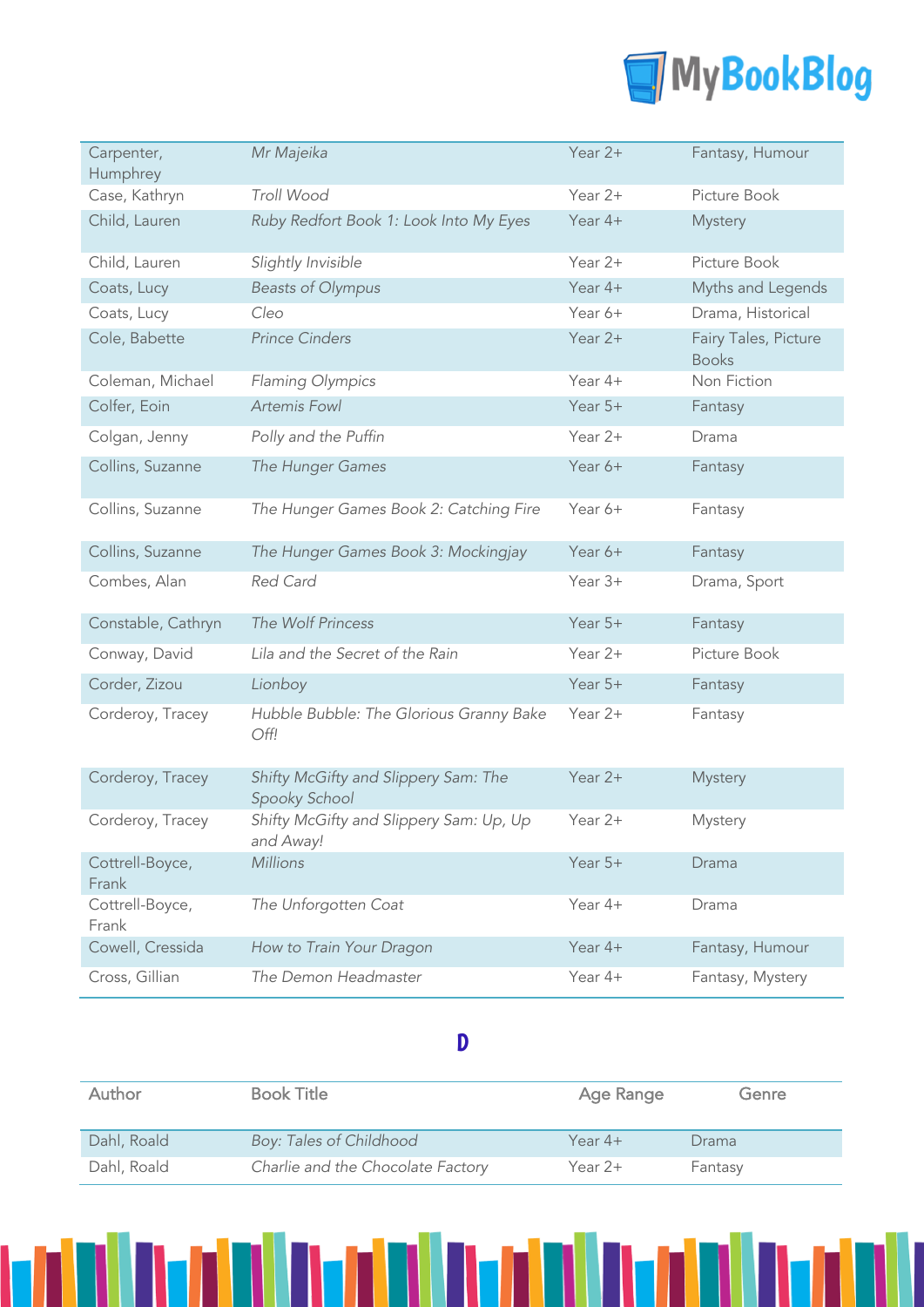

| Dahl, Roald      | Danny, the Champion of the World                           | Year $4+$ | Drama                       |
|------------------|------------------------------------------------------------|-----------|-----------------------------|
| Dahl, Roald      | Esio Trot                                                  | Year $2+$ | Drama                       |
| Dahl, Roald      | <b>Fantastic Mr Fox</b>                                    | Year $2+$ | Fantasy                     |
| Dahl, Roald      | George's Marvellous Medicine                               | Year 2+   | Fantasy                     |
| Dahl, Roald      | James and the Giant Peach                                  | Year $3+$ | Fantasy                     |
| Dahl, Roald      | Matilda                                                    | Year $4+$ | Fantasy                     |
| Dahl, Roald      | The BFG                                                    | Year $4+$ | Fantasy                     |
| Dahl, Roald      | The Giraffe and the Pelly and Me                           | Year $2+$ | Humour                      |
| Dahl, Roald      | The Magic Finger                                           | Year $2+$ | Fantasy                     |
| Dahl, Roald      | The Minpins                                                | Year 2+   | Picture Book,<br>Fantasy    |
| Dahl, Roald      | The Twits                                                  | Year $2+$ | Fantasy, Humour             |
| Dahl, Roald      | The Witches                                                | Year 4+   | Fantasy                     |
| Dashner, James   | The Maze Runner                                            | Year 6+   | Fantasy, Science<br>Fiction |
| Davies, Katie    | The Great Hamster Massacre                                 | Year 2+   | Humour, Mystery             |
| Deary, Terry     | Horrible Histories: Savage Stone Age                       | Year 4+   | Historical, Non<br>Fiction  |
| Delaney, Joseph  | The Wardstone Chronicles Book 1: The<br>Spook's Apprentice | Year $5+$ | Horror, Fantasy             |
| Doherty, Berlie  | <b>Street Child</b>                                        | Year $4+$ | Drama, Historical           |
| Donaldson, Julia | Monkey Puzzle                                              | Year 2+   | Picture Book                |
| Donaldson, Julia | Princess Mirror-Belle                                      | Year 2+   | Humour                      |
| Donaldson, Julia | Room on the Broom                                          | Year $2+$ | Picture Book                |
| Donaldson, Julia | Superworm                                                  | Year $2+$ | Picture Book                |
| Donaldson, Julia | <b>Stick Man</b>                                           | Year 2+   | Picture Book                |
| Donaldson, Julia | Tabby McTat                                                | Year 2+   | Picture Book                |
| Donaldson, Julia | The Gruffalo                                               | Year 2+   | Picture Book                |
| Donaldson, Julia | The Scarecrows' Wedding                                    | Year 2+   | Picture Book                |
| Donaldson, Julia | The Smartest Giant in Town                                 | Year 2+   | Picture Book                |
| Donaldson, Julia | The Snail and the Whale                                    | Year 2+   | Picture Book                |
| Donaldson, Julia | The Troll                                                  | Year 2+   | Picture Book                |
| Donaldson, Julia | Tiddler                                                    | Year 2+   | Picture Book                |
| Duffy, Carol Ann | New & Collected Poems for Children                         | Year 5+   | Poetry                      |

n Ivala Iva

TITI

П

H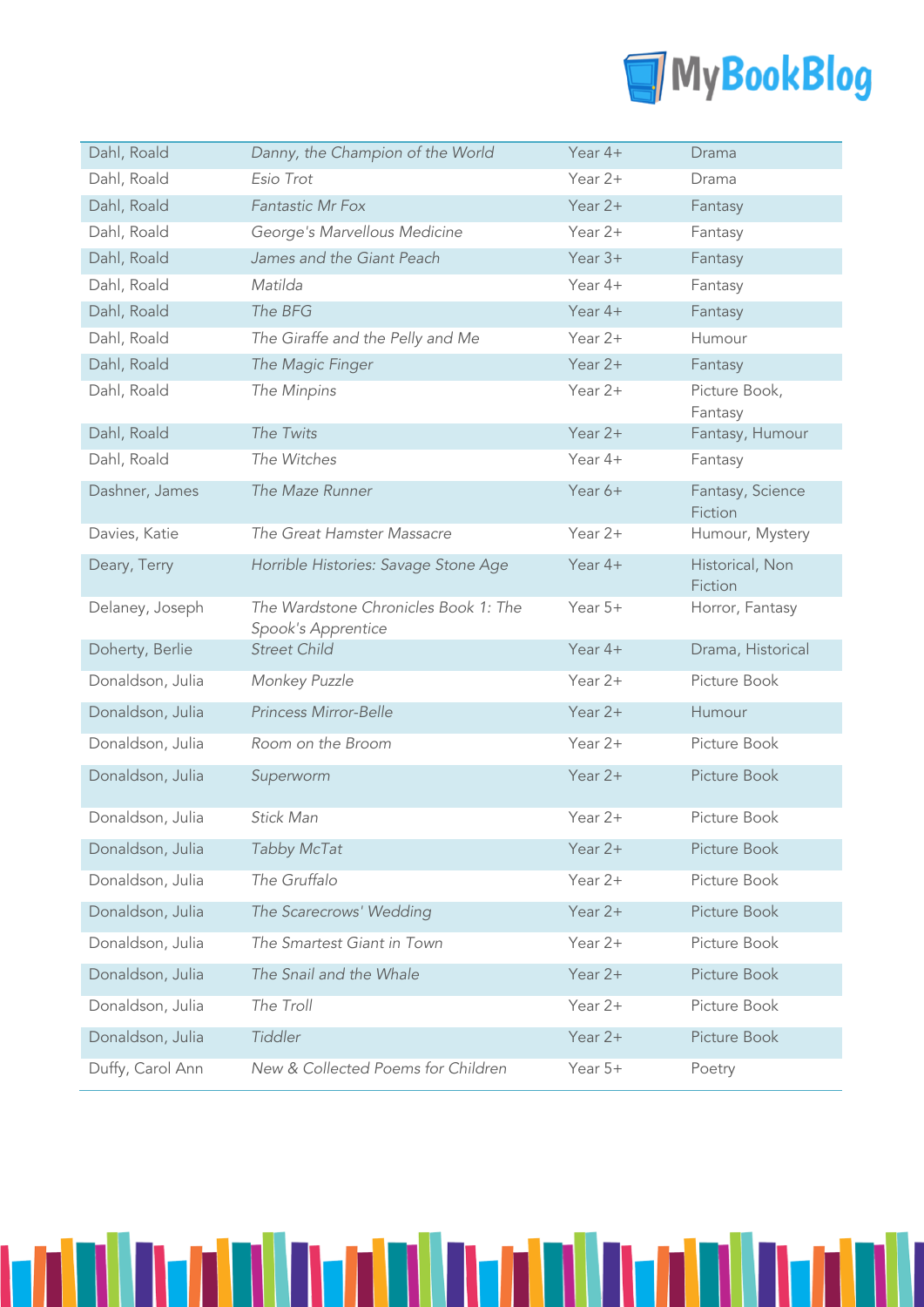

### E

| Author           | <b>Book Title</b>        | Age Range | Genre |
|------------------|--------------------------|-----------|-------|
| Earle, Phil      | Demolition Dad           | Year $5+$ | Drama |
| Edwards, Dorothy | My Naughty Little Sister | Year $2+$ | Drama |

### F

| Author                           | <b>Book Title</b>                      | <b>Age Range</b> | Genre                               |
|----------------------------------|----------------------------------------|------------------|-------------------------------------|
| Fine, Anne                       | <b>Bill's New Frock</b>                | Year $3+$        | Drama                               |
| Fine, Anne                       | Charm School                           | Year 4+          | Drama                               |
| Fine, Anne                       | The Diary of a Killer Cat              | Year 2+          | Humour                              |
| Fine, Anne                       | Flour Babies                           | Year 5+          | Drama                               |
| Fine, Anne                       | How Brave is That?                     | Year $2+$        | Drama                               |
| Fine, Anne                       | Jennifer's Diary                       | Year 2+          | Drama                               |
| Fine, Anne                       | Madame Doubtfire                       | Year $5+$        | Drama                               |
| Fine, Anne                       | The Killer Cat's Christmas             | Year 2+          | Humour                              |
| Fine, Anne                       | The Party Club                         | Year 2+          | Drama                               |
| Fine, Anne                       | The Tulip Touch                        | Year 6+          | Drama                               |
| Flavin, Teresa                   | <b>Yellow Rabbit</b>                   | Year $2+$        | Drama                               |
| Fletcher, Tom                    | The Christmasaurus                     | Year $3+$        | Fantasy                             |
| Fletcher, Tom<br>Poynter, Dougie | The Dinosaur That Pooped A Planet!     | Year $2+$        | Humour, Picture<br><b>Book</b>      |
| Fraillon, Zana                   | The Bone Sparrow                       | Year 6+          | Drama                               |
| Frank, Anne                      | Anne Frank: The Diary of a Young Girl  | Year 6+          | Biography                           |
| Freedman, Claire                 | Aliens in Underpants Save the World    | Year 2+          | Picture Book                        |
| Freedman, Claire                 | Aliens Love Underpants                 | Year $2+$        | Picture Book                        |
| Freedman, Claire                 | Monsters Love Underpants               | Year 2+          | Picture Book                        |
| Freedman, Dan                    | Jamie Johnson: Born to Play            | Year $2+$        | Sport                               |
| French, Fiona                    | Snow White in New York                 | Year 2+          | Fairy Tales, Picture<br><b>Book</b> |
| French, Vivian                   | Knight in Training: Dragons Can't Swim | Year $3+$        | Fantasy, Historical                 |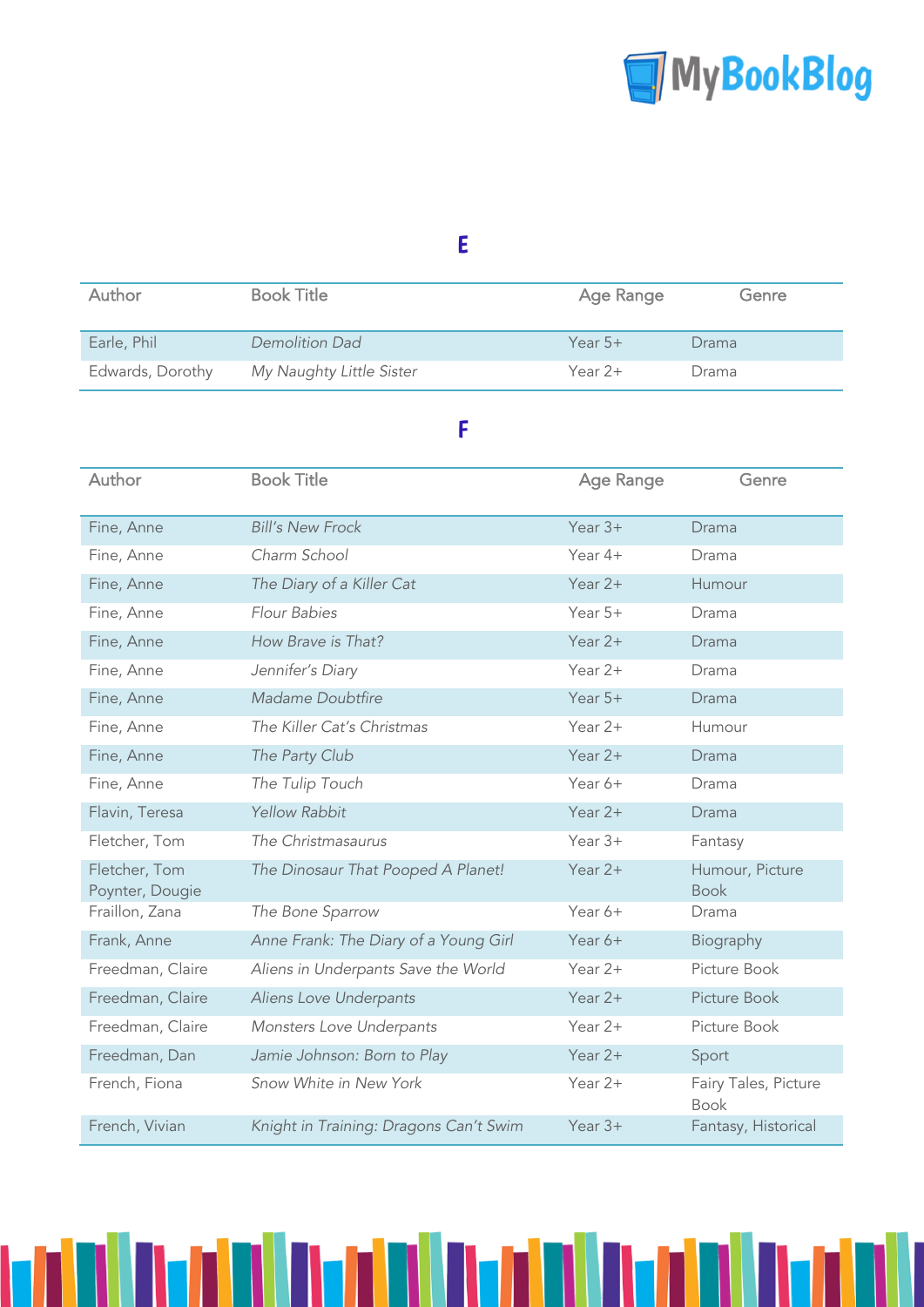

## G

| Author            | <b>Book Title</b>                     | <b>Age Range</b> | Genre               |
|-------------------|---------------------------------------|------------------|---------------------|
| Gaiman, Neil      | Coraline                              | Year $5+$        | Fantasy, Horror     |
| Gaiman, Neil      | Fortunately, The Milk                 | Year $4+$        | Science Fiction     |
| Gaiman, Neil      | The Graveyard Book                    | Year $5+$        | Fantasy, Horror     |
| Ganeri, Anita     | Horrible Geography: Violent Volcanoes | Year $4+$        | Non Fiction         |
| Garnett, Eve      | The Family from One End Street        | Year $4+$        | Drama, Historical   |
| Gidwitz, Adam     | A Tale Dark and Grimm                 | Year $5+$        | Horror, Fairy Tales |
| Goudge, Elizabeth | The Little White Horse                | Year $5+$        | Fantasy, Historical |
| Gurney, Stella    | Kasia's Surprise                      | Year $2+$        | Drama               |

## H

| Author                       | <b>Book Title</b>                                                    | <b>Age Range</b> | Genre                          |
|------------------------------|----------------------------------------------------------------------|------------------|--------------------------------|
| Harrison, Michael            | One Hundred Years of Poetry for Children                             | Year $5+$        | Poetry                         |
| Hedderwick, Mairi            | Katie Morag's Island Stories                                         | Year $2+$        | Picture Book                   |
| Hendra, Sue, Linnet,<br>Paul | Norman the Slug with the Silly Shell                                 | Year $2+$        | Picture Book                   |
| Higson, Charlie              | Freddy and the Pig                                                   | Year $2+$        | Humour                         |
| Hodgson Burnett,<br>Frances  | A Little Princess                                                    | Year $5+$        | Drama                          |
| Hoffman, Mary                | Amazing Grace                                                        | Year $2+$        | Drama, Picture Book            |
| Holzwarth, Werner            | The Story of the Little Mole Who Knew it<br>Was None of His Business | Year $2+$        | Humour, Picture<br><b>Book</b> |
| Hooper, Mary                 | Ring of Roses                                                        | Year 6+          | Drama, Historical              |
| Horowitz, Anthony            | Alex Rider Book 1: Stormbreaker                                      | Year $4+$        | <b>Mystery</b>                 |
| Horowitz, Anthony            | The Diamond Brothers in the Falcon's<br>Malteser                     | Year $4+$        | Humour, Mystery                |
| Ho-Yen Polly                 | Boy in the Tower                                                     | Year $5+$        | Fantasy                        |
| Hughes, Shirley              | Alfie and the Big Boys                                               | Year $2+$        | Drama, Picture Book            |
| Hughes, Shirley              | Dogger                                                               | Year $2+$        | Drama, Picture Book            |
| Hughes, Ted                  | Nessie the Mannerless Monster                                        | Year $2+$        | Myths and Legends              |
| Hughes, Ted                  | The Iron Man                                                         | Year $3+$        | <b>Science Fiction</b>         |
| Hutchison, Barry             | The Shark-Headed Bear-Thing                                          | Year $3+$        | Fantasy                        |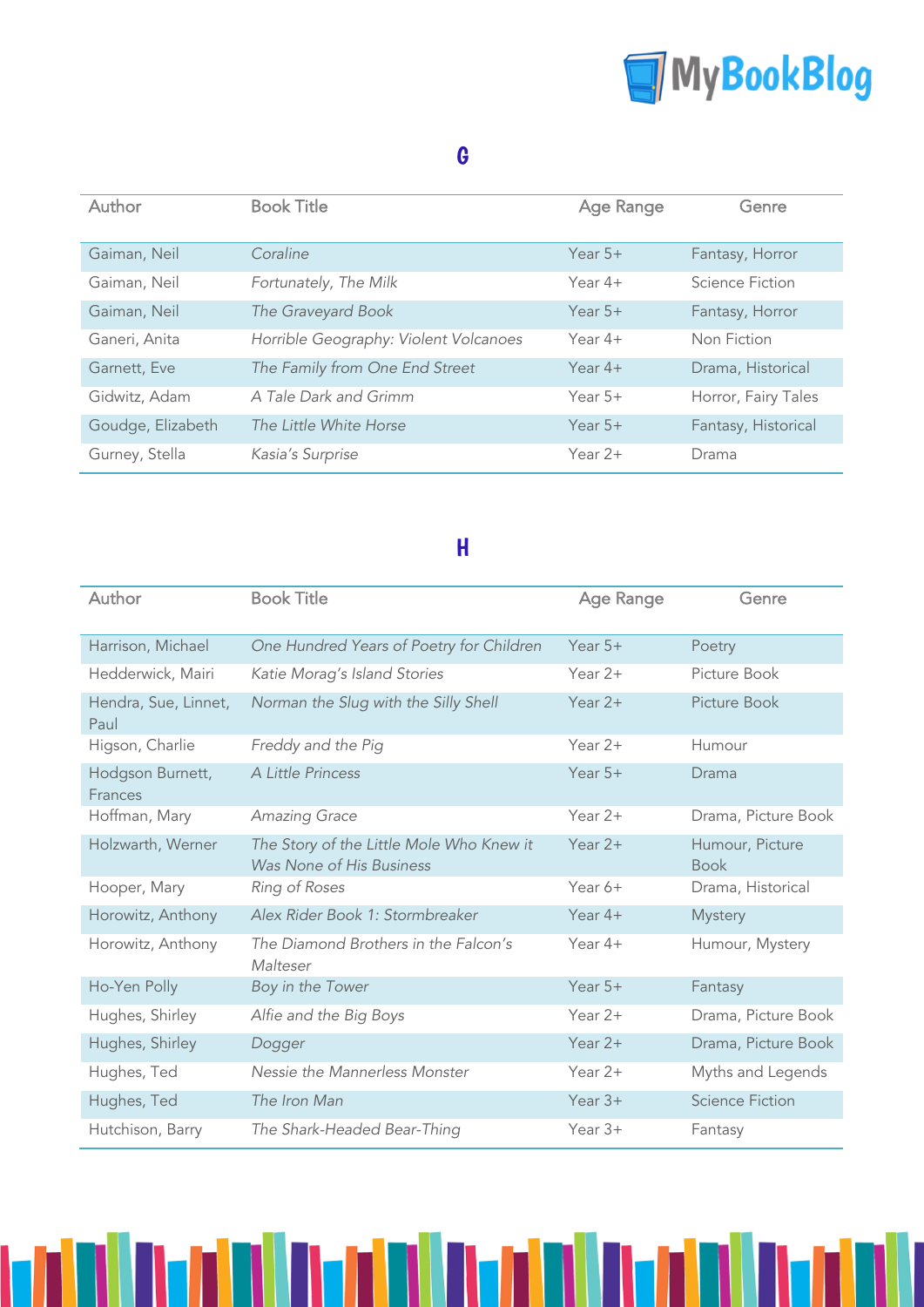

### I

| <b>Author</b>         | <b>Book Title</b>                                  | <b>Age Range</b> | Genre             |
|-----------------------|----------------------------------------------------|------------------|-------------------|
| Ibbotson, Eva         | Journey to the River Sea                           | Year $6+$        | Drama             |
| Impey, Rose           | Pandora's Box (White Wolves: Myths and<br>Legends) | Year $2+$        | Myths and Legends |
| Ingalls Wilder, Laura | Little House on the Prairie                        | Year $4+$        | Biography, Drama  |
| Ironside, Virginia    | The Huge Bag of Worries                            | Year $2+$        | Picture Book      |

### J

| Author           | <b>Book Title</b>     | <b>Age Range</b> | Genre                         |
|------------------|-----------------------|------------------|-------------------------------|
| Jaffrey, Madhur  | Seasons of Splendour  | Year $4+$        | Myths and Legends,<br>Drama   |
| Javaherbin, Mina | Football Star         | Year $2+$        | Drama, Picture<br>Book, Sport |
| Jeffers, Oliver  | Lost and Found        | Year $2+$        | Picture Book                  |
| Juster, Norton   | The Phantom Tollbooth | Year $6+$        | Fantasy                       |

## K

| Author             | <b>Book Title</b>                                 | Age Range | Genre                           |
|--------------------|---------------------------------------------------|-----------|---------------------------------|
| Kerr, Judith       | The Tiger Who Came To Tea                         | Year $2+$ | Fantasy, Picture<br><b>Book</b> |
| Kerr, Judith       | When Hitler Stole Pink Rabbit                     | Year $4+$ | Biography,<br>Historical        |
| King-Smith, Dick   | The Hodgeheg                                      | Year $2+$ | Fantasy                         |
| King-Smith, Dick   | The Sheep-Pig                                     | Year $2+$ | Fantasy                         |
| King, Clive        | Stig of the Dump                                  | Year $3+$ | Fantasy                         |
| Kingfisher, Rupert | Madame Pamplemousse and Her<br>Incredible Edibles | Year $3+$ | Fantasy                         |
| Kinney, Jeff       | Diary of a Wimpy Kid Book 1                       | Year $3+$ | Humour                          |
| Kinney, Jeff       | Diary of a Wimpy Kid Book 2: Rodrick Rules        | Year $3+$ | Humour                          |
| Kinney, Jeff       | Diary of a Wimpy Kid Book 3: The Last<br>Straw    | Year $3+$ | Humour                          |
| Kinney, Jeff       | Diary of a Wimpy Kid Book 4: Dog Days             | Year $3+$ | Humour                          |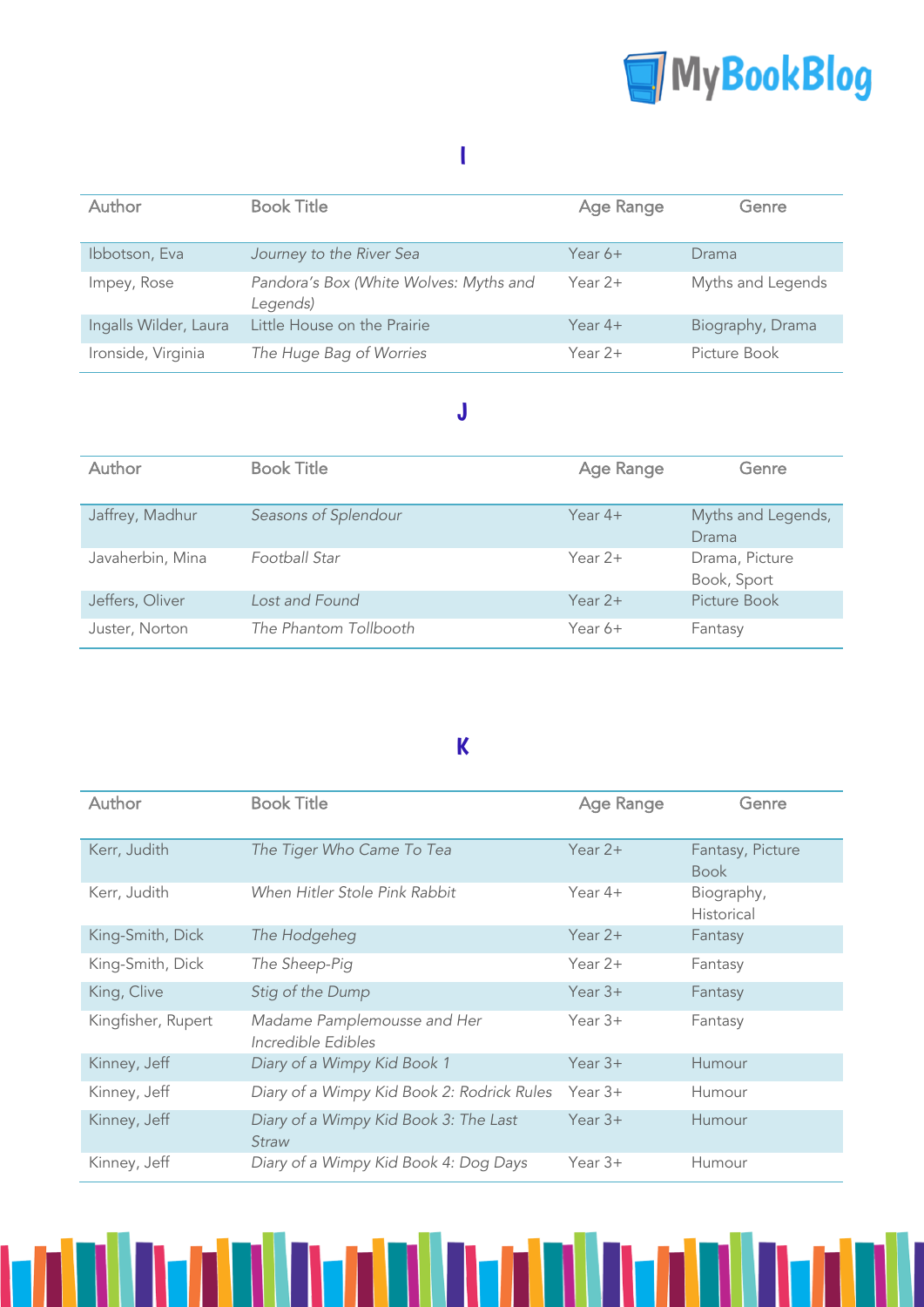

| Kinney, Jeff      | Diary of a Wimpy Kid Book 5: The Ugly<br>Truth | Year $3+$ | <b>Humour</b>                        |
|-------------------|------------------------------------------------|-----------|--------------------------------------|
| Kinney, Jeff      | Diary of a Wimpy Kid Book 6: Cabin Fever       | Year $3+$ | Humour                               |
| Kitamura, Satoshi | Angry Arthur                                   | Year $2+$ | Fantasy, Picture<br><b>Book</b>      |
| Kitamura, Satoshi | Stone Age Boy                                  | Year $2+$ | Fantasy, Historical,<br>Picture Book |

### L

| Author            | <b>Book Title</b>                                                 | Age Range | Genre                         |
|-------------------|-------------------------------------------------------------------|-----------|-------------------------------|
| Lampard, Frank    | Frankie's Magic Football: Frankie vs The<br>Pirate Pillagers      | Year $2+$ | Fantasy, Sport                |
| Lampard, Frank    | Frankie's Magic Football: Frankie vs The<br>Rowdy Romans          | Year $2+$ | Fantasy, Historical,<br>Sport |
| Landy, Derek      | Skulduggery Pleasant Book 1                                       | Year $5+$ | Fantasy, Humour               |
| Lawrence, Michael | Young Dracula                                                     | Year $2+$ | Fantasy, Horror               |
| Lewis, C. S.      | The Chronicles of Narnia: The Lion, The<br>Witch and The Wardrobe | Year $3+$ | Fantasy                       |
| Lewis, C. S.      | The Chronicles of Narnia: Prince Caspian                          | Year $3+$ | Fantasy                       |
| Lewis, C. S.      | The Chronicles of Narnia: The Voyage of<br>the Dawn Treader       | Year $4+$ | Fantasy                       |
| Lewis, Gill       | Sky Hawk                                                          | Year $5+$ | Drama                         |
| Lindgren, Astrid  | Emil and the Great Escape                                         | Year $2+$ | Drama                         |
| Lindgren, Astrid  | Pippi Longstocking                                                | Year $3+$ | Humour                        |
| Litchfield, David | The Bear and the Piano                                            | Year $2+$ | Picture Book                  |
| London, Jack      | The Call of the Wild                                              | Year 6+   | Drama, Historical             |
| Lucas, David      | The Lying Carpet                                                  | Year $2+$ | Picture Book                  |

M

| Author              | <b>Book Title</b>             | Age Range | Genre             |
|---------------------|-------------------------------|-----------|-------------------|
|                     |                               |           |                   |
| Mackay, Janis       | The Accidental Time Traveller | Year $4+$ | Fantasy           |
| MacPhail, Catherine | Jenny's Choice                | Year $4+$ | Horror            |
| Magorian, Michelle  | Goodnight Mister Tom          | Year $6+$ | Drama             |
| Matthews, Andrew    | Othello (Shakespeare Stories) | Year $3+$ | Drama, Historical |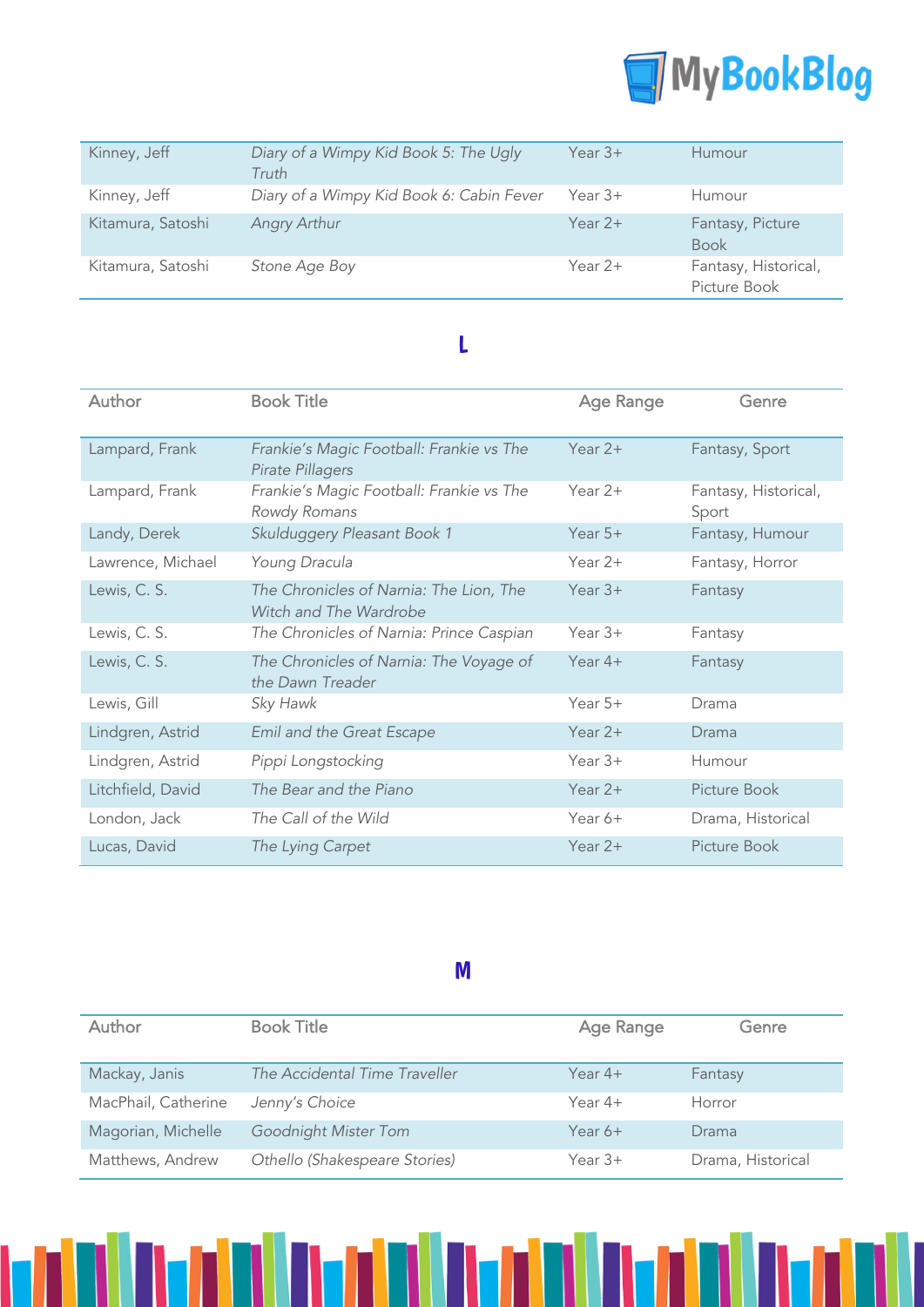

| McCall Smith,<br>Alexander  | Akimbo and the Elephants                                         | Year $2+$ | Drama                                          |
|-----------------------------|------------------------------------------------------------------|-----------|------------------------------------------------|
| McCall Smith,<br>Alexander  | Folktales from Africa: The Baboons Who<br>Went This Way And That | Year $3+$ | Myths and Legends                              |
| McCaughrean,<br>Geraldine   | Too Big!                                                         | Year $2+$ | Drama                                          |
| McDermid, Val               | My Granny is a Pirate                                            | Year 2+   | Picture Book                                   |
| McDonald, Megan             | Judy Moody Was In A Mood                                         | Year 2+   | Drama, Humour                                  |
| McKee, David                | Not Now, Bernard                                                 | Year 2+   | Picture Book                                   |
| McKenzie, Sophie            | Harry and Kate at the Book Museum                                | Year $2+$ | Drama                                          |
| McKinley, Robin             | Beauty                                                           | Year $5+$ | <b>Fairy Tales</b>                             |
| Meadows, Daisy              | The Rainbow Fairies Book 1: Ruby the Red<br>Fairy                | Year $2+$ | Fantasy                                        |
| Meadows, Daisy              | The Rainbow Fairies Book 2: Amber the<br>Orange Fairy            | Year $2+$ | Fantasy                                        |
| Millard, Glenda             | Perry Angel's Suitcase                                           | Year $3+$ | Drama                                          |
| Millwood Hargrave,<br>Kiran | The Girl of Ink and Stars                                        | Year 5+   | Fantasy                                        |
| Millwood Hargrave,<br>Kiran | The Island at the End of Everything                              | Year $5+$ | Drama                                          |
| Montgomery, L.M.            | Anne of Green Gables                                             | Year 5+   | Drama                                          |
| Moore, Inga                 | Six Dinner Sid                                                   | Year $2+$ | Picture Book                                   |
| Morgan, Michaela            | Respect: The Walter Tull Story                                   | Year 3+   | Biography,<br>Historical, Sport                |
| Morpurgo, Michael           | All I Said Was                                                   | Year $2+$ | Fantasy                                        |
| Morpurgo, Michael           | Beauty and the Beast                                             | Year $2+$ | Fairy Tales, Picture<br><b>Book</b>            |
| Morpurgo, Michael           | Beowulf                                                          | Year $5+$ | Myths and Legends                              |
| Morpurgo, Michael           | <b>Billy the Kid</b>                                             | Year 4+   | Drama, Historical,<br>Sport                    |
| Morpurgo, Michael           | Cool!                                                            | Year 2+   | Drama                                          |
| Morpurgo, Michael           | Farm Boy                                                         | Year 4+   | Drama                                          |
| Morpurgo, Michael           | Friend or Foe                                                    | Year 4+   | Drama, Historical                              |
| Morpurgo, Michael           | Kaspar: Prince of Cats                                           | Year $3+$ | Drama, Historical                              |
| Morpurgo, Michael           | Kensuke's Kingdom                                                | Year $4+$ | Drama                                          |
| Morpurgo, Michael           | The Marble Crusher                                               | Year 2+   | Drama                                          |
| Morpurgo, Michael           | Orchard Book of Aesop's Fables                                   | Year $2+$ | Mystery and<br>Legends, Picture<br><b>Book</b> |
| Morpurgo, Michael           | Outlaw: The True Story of Robin Hood                             | Year 5+   | Myths and Legends                              |
| Morpurgo, Michael           | Private Peaceful                                                 | Year $5+$ | Drama, Historical                              |
| Morpurgo, Michael           | Sir Gawain and the Green Knight                                  | Year 4+   | Historical, Myths<br>and Legends               |

n Ivala Iva

N

TITI

h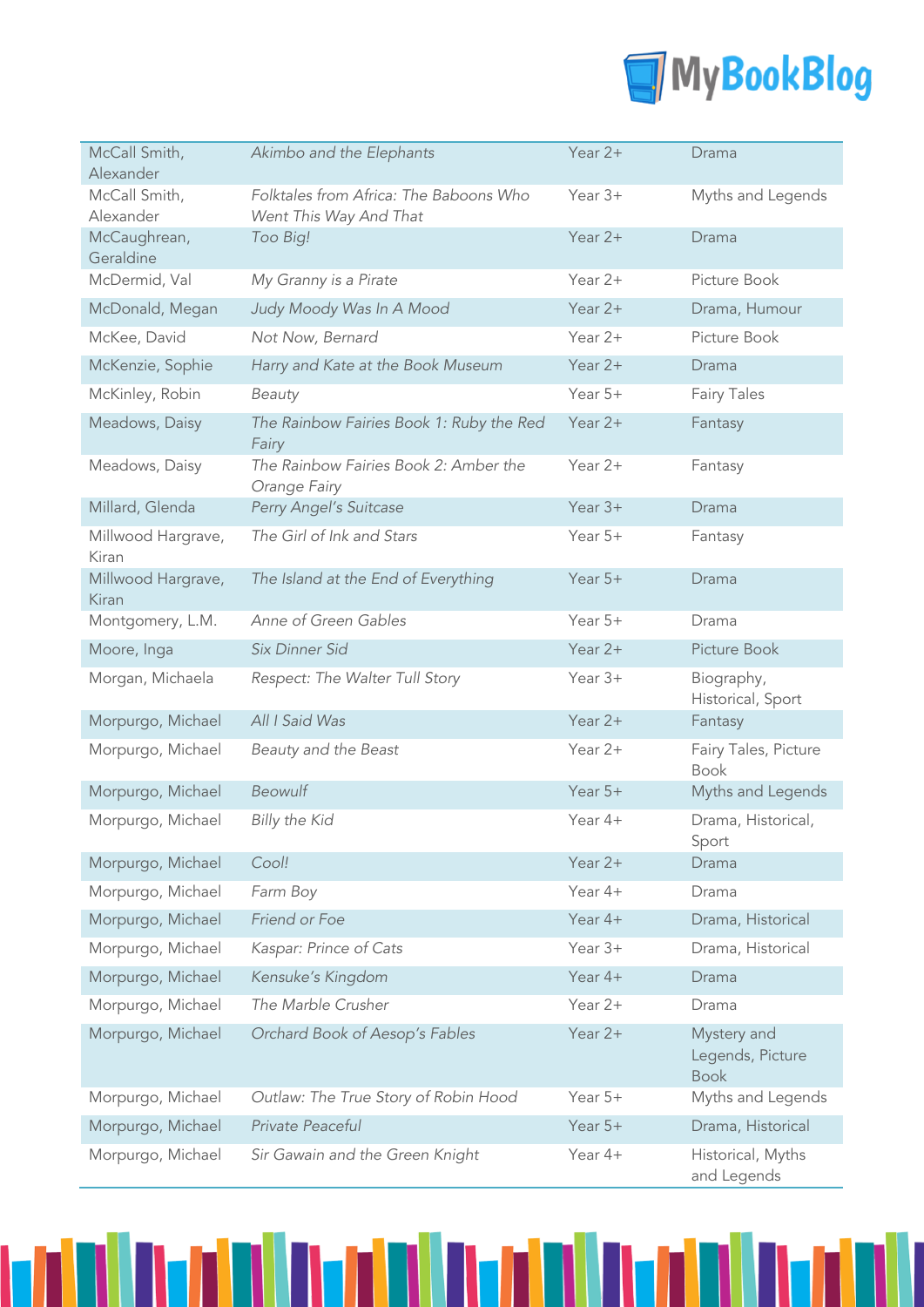

| Morpurgo, Michael | The Butterfly Lion                 | Year $4+$ | Drama, Historical |
|-------------------|------------------------------------|-----------|-------------------|
| Morpurgo, Michael | The Silver Swan                    | Year $2+$ | Picture Book      |
| Morpurgo, Michael | The War of Jenkins' Ear            | Year $5+$ | Drama             |
| Morpurgo, Michael | The White Horse of Zennor          | Year $5+$ | Myths and Legends |
| Morpurgo, Michael | War Horse                          | Year $4+$ | Drama, Historical |
| Morpurgo, Michael | Wartman                            | Year $2+$ | Drama, Humour     |
| Moss, Helen       | The Mystery of the Whistling Caves | Year $4+$ | <b>Mystery</b>    |
| Murphy, Jill      | The Worst Witch                    | Year $2+$ | Fantasy           |
| Murphy, Jill      | The Worst Witch Strikes Again      | Year $2+$ | Fantasy           |

## N

| Author           | <b>Book Title</b>       | Age Range | Genre             |
|------------------|-------------------------|-----------|-------------------|
| Naidoo, Beverley | Journey to Jo'burg      | Year $4+$ | Drama, Historical |
| Naidoo, Beverley | S is for South Africa   | Year $2+$ | Picture Book      |
| Naidoo, Beverley | The Other Side of Truth | Year $5+$ | Drama             |
| Nesbit, E.       | The Railway Children    | Year $5+$ | Drama, Historical |
| Ness, Patrick    | A Monster Calls         | Year $6+$ | Drama             |

### O

| Author      | <b>Book Title</b>                     | Age Range | Genre           |
|-------------|---------------------------------------|-----------|-----------------|
| Owen, Laura | The Misadventures of Winnie the Witch | Year $2+$ | Fantasy, Humour |

### P

| Author            | <b>Book Title</b>             | Age Range | Genre             |
|-------------------|-------------------------------|-----------|-------------------|
| Palacio, R.J.     | Wonder                        | Year $5+$ | Drama             |
| Palmer, Tom       | Combat Zone                   | Year $5+$ | Drama, Sport      |
| Palmer, Tom       | Football Academy: Boys United | Year $2+$ | Sport             |
| Palmer, Tom       | Foul Play                     | Year $4+$ | Mystery, Sport    |
| Paton Walsh, Jill | Fireweed                      | Year $6+$ | Historical, Drama |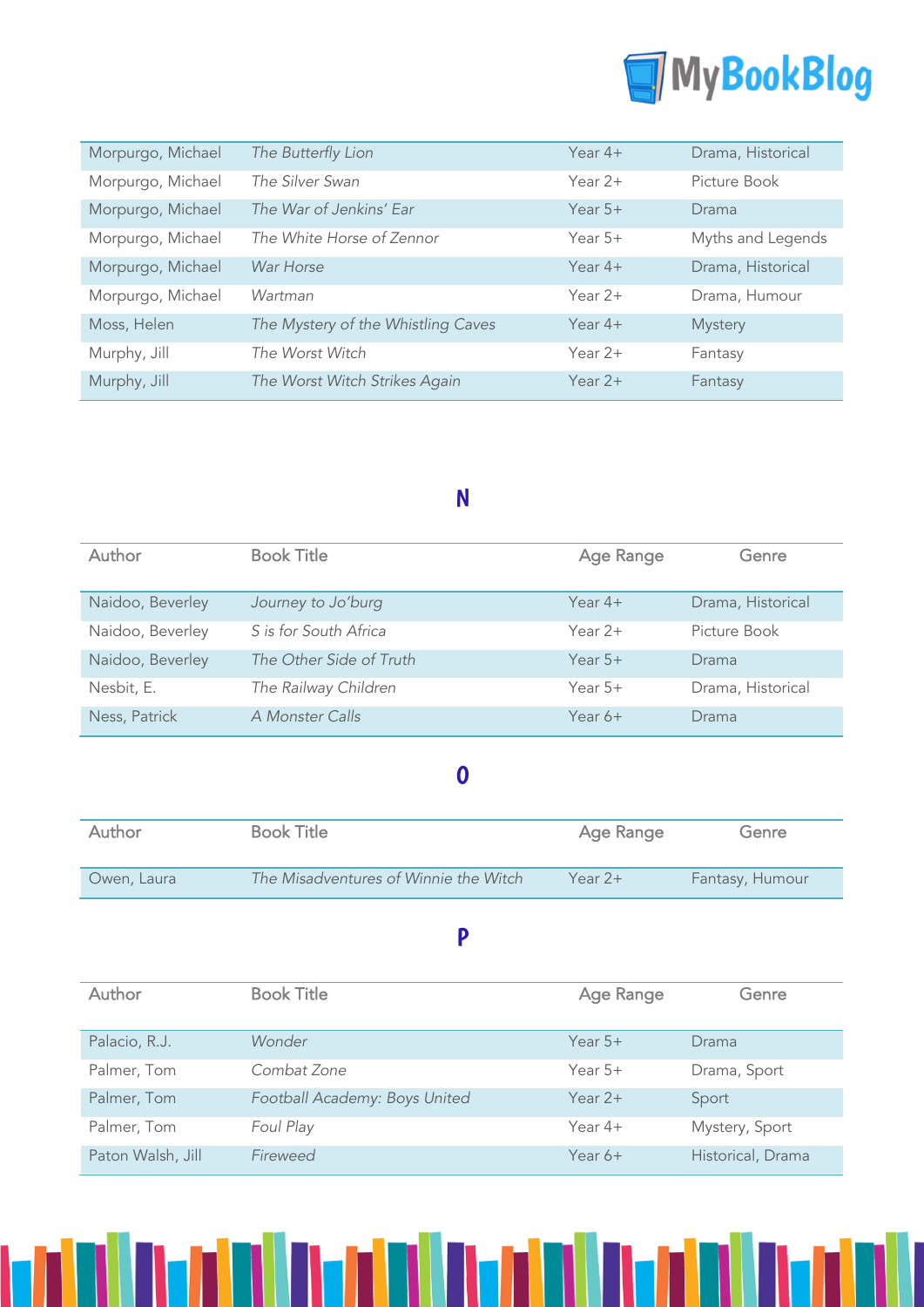

| Pearce, Philippa  | Tom's Midnight Garden                                              | Year 6+   | Fantasy                             |
|-------------------|--------------------------------------------------------------------|-----------|-------------------------------------|
| Perkins, Mitali   | <b>Rickshaw Girl</b>                                               | Year $3+$ | Drama                               |
| Perrault, Charles | Cinderella: A Fairy Tale                                           | Year $2+$ | Fairy Tales, Picture<br><b>Book</b> |
| Pfister, Marcus   | The Rainbow Fish                                                   | Year $2+$ | Picture Book                        |
| Pichon, Liz       | Tom Gates Book 1: The Brilliant World of<br>Tom Gates              | Year $3+$ | Humour                              |
| Pichon, Liz       | Tom Gates Book 2: Excellent Excuses (and<br>other good stuff)      | Year $3+$ | Humour                              |
| Pichon, Liz       | Tom Gates Book 3: Everything's Amazing<br>(sort of)                | Year $3+$ | Humour                              |
| Pichon, Liz       | Tom Gates Book 4: Genius Ideas (mostly)                            | Year $3+$ | Humour                              |
| Pilkey, Dav       | The Adventures of Captain Underpants                               | Year $3+$ | Humour                              |
| Pilkey, Dav       | Captain Underpants and the Attack of the<br><b>Talking Toilets</b> | Year $3+$ | Humour                              |
| Pilkey, Dav       | The Adventures of Super Diaper Baby                                | Year $2+$ | Humour                              |
| Postgate, Daniel  | The Hairy Toe                                                      | Year $2+$ | Horror, Picture Book                |
| Pratchett, Terry  | Dragons at Crumbling Castle                                        | Year $5+$ | Fantasy                             |
| Pullman, Philip   | Clockwork                                                          | Year $4+$ | <b>Fairy Tales</b>                  |
| Pullman, Philip   | I Was a Rat!                                                       | Year $4+$ | Fantasy                             |
| Pullman, Philip   | Northern Lights: His Dark Materials Book 1                         | Year 6+   | Fantasy                             |
| Pullman, Philip   | The Firework-Maker's Daughter                                      | Year $4+$ | Fantasy                             |

## R

| Author                   | <b>Book Title</b>                                   | <b>Age Range</b> | Genre                           |
|--------------------------|-----------------------------------------------------|------------------|---------------------------------|
| Q. Rauf, Onjali          | The Boy at the Back of the Class                    | Year $2+$        | Drama                           |
| Redbeard, Odin           | Vulgar the Viking and the Rock Cake<br>Raiders      | Year $2+$        | Humour                          |
| Reeve, Philip            | Pugs of the Frozen North                            | Year $2+$        | Fantasy                         |
| Renée Russell,<br>Rachel | Dork Diaries Book 1                                 | Year $4+$        | Drama, Humour                   |
| Renée Russell,<br>Rachel | Dork Diaries Book 2: Party Time                     | Year $4+$        | Drama, Humour                   |
| Riddell, Chris           | Goth Girl and the Ghost of a Mouse (Book<br>1)      | Year $3+$        | Fantasy                         |
| Riddell, Chris           | Goth Girl and the Fete Worse Than Death<br>(Book 2) | Year $3+$        | Fantasy                         |
| Riddell, Chris           | Goth Girl and the Wuthering Fright (Book<br>3)      | Year $4+$        | Fantasy                         |
| Riddell, Chris           | Ottoline and the Yellow Cat                         | Year $2+$        | Mystery, Picture<br><b>Book</b> |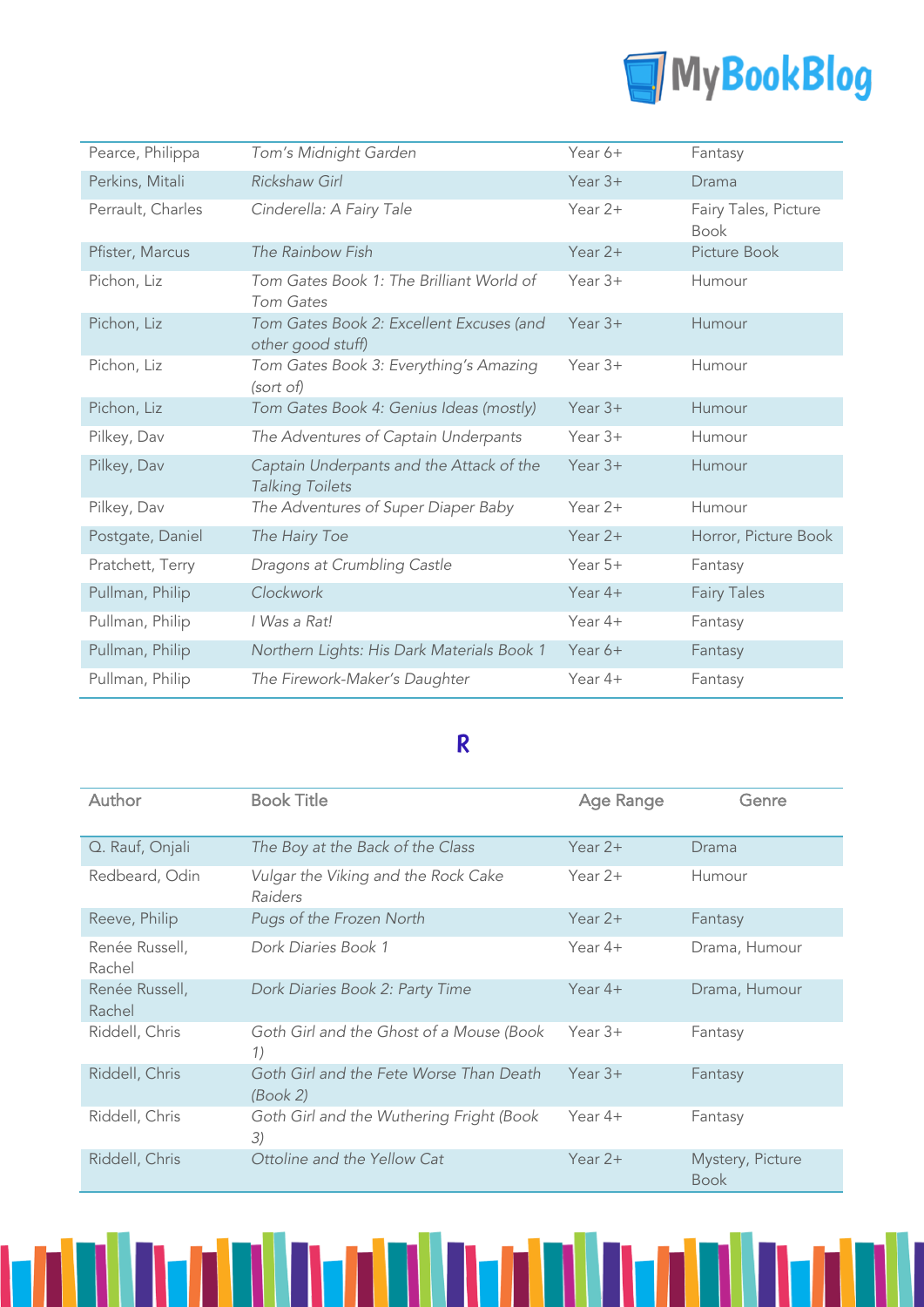

| Riordan, Rick      | Percy Jackson Book 1: The Lightning Thief             | Year $5+$ | Myths and Legends |
|--------------------|-------------------------------------------------------|-----------|-------------------|
| Riordan, Rick      | Percy Jackson Book 2: The Sea of Monsters             | Year $5+$ | Myths and Legends |
| Rosen, Michael     | Mustard, Custard, Grumble Belly and<br>Gravy          | Year $2+$ | Poetry            |
| Rosen, Michael     | Wolfman                                               | Year $2+$ | Fantasy, Humour   |
| Rowling, J.K.      | Harry Potter and the Philosopher's Stone<br>(Book 1)  | Year $4+$ | Fantasy           |
| Rowling, J.K.      | Harry Potter and the Chamber of Secrets<br>(Book 2)   | Year $4+$ | Fantasy           |
| Rowling, J.K.      | Harry Potter and the Prisoner of Azkaban<br>(Book 3)  | Year $4+$ | Fantasy           |
| Rowling, J.K.      | Harry Potter and the Goblet of Fire<br>(Book 4)       | Year $5+$ | Fantasy           |
| Rowling, J.K.      | Harry Potter and the Order of the Phoenix<br>(Book 5) | Year $6+$ | Fantasy           |
| Rowling, J.K.      | Harry Potter and the Half-Blood Prince<br>(Book 6)    | Year 6+   | Fantasy           |
| Rowling, J.K.      | Harry Potter and the Deathly Hallows<br>(Book 7)      | Year 6+   | Fantasy           |
| Rundell, Katherine | Rooftoppers                                           | Year $5+$ | Drama             |
| Rushdie, Salman    | Haroun and the Sea of Stories                         | Year $5+$ | Fantasy           |

### S

| Author           | <b>Book Title</b>                                             | Age Range | Genre                               |
|------------------|---------------------------------------------------------------|-----------|-------------------------------------|
| Sachar, Louis    | <b>Holes</b>                                                  | Year $5+$ | Drama                               |
| Sachar, Louis    | Marvin Redpost: Kidnapped at Birth                            | Year $3+$ | Humour                              |
| Sachar, Louis    | There's a Boy in the Girls' Bathroom                          | Year $3+$ | Drama                               |
| Said, S.F        | Varjak Paw                                                    | Year $4+$ | Fantasy, Mystery                    |
| Scieszka, Jon    | The Stinky Cheese Man and Other Fairly<br><b>Stupid Tales</b> | Year $2+$ | Fairy Tales, Picture<br><b>Book</b> |
| Scieszka, Jon    | The True Story of the 3 Little Pigs                           | Year $3+$ | Fairy Tales, Picture<br><b>Book</b> |
| Sendak, Maurice  | Where the Wild Things Are                                     | Year $2+$ | Fantasy, Picture<br><b>Book</b>     |
| Serraillier, Ian | The Silver Sword                                              | Year $6+$ | Drama, Historical                   |
| Seuss, Dr.       | Green Eggs and Ham                                            | Year $2+$ | Humour, Picture<br><b>Book</b>      |
| Seuss, Dr.       | The Sneetches and Other Stories                               | Year $2+$ | Humour, Picture<br><b>Book</b>      |
| Simon, Francesca | Horrid Henry and the Football Fiend                           | Year $2+$ | Humour                              |
| Simon, Francesca | Horrid Henry's Krazy Ketchup                                  | Year 2+   | Humour                              |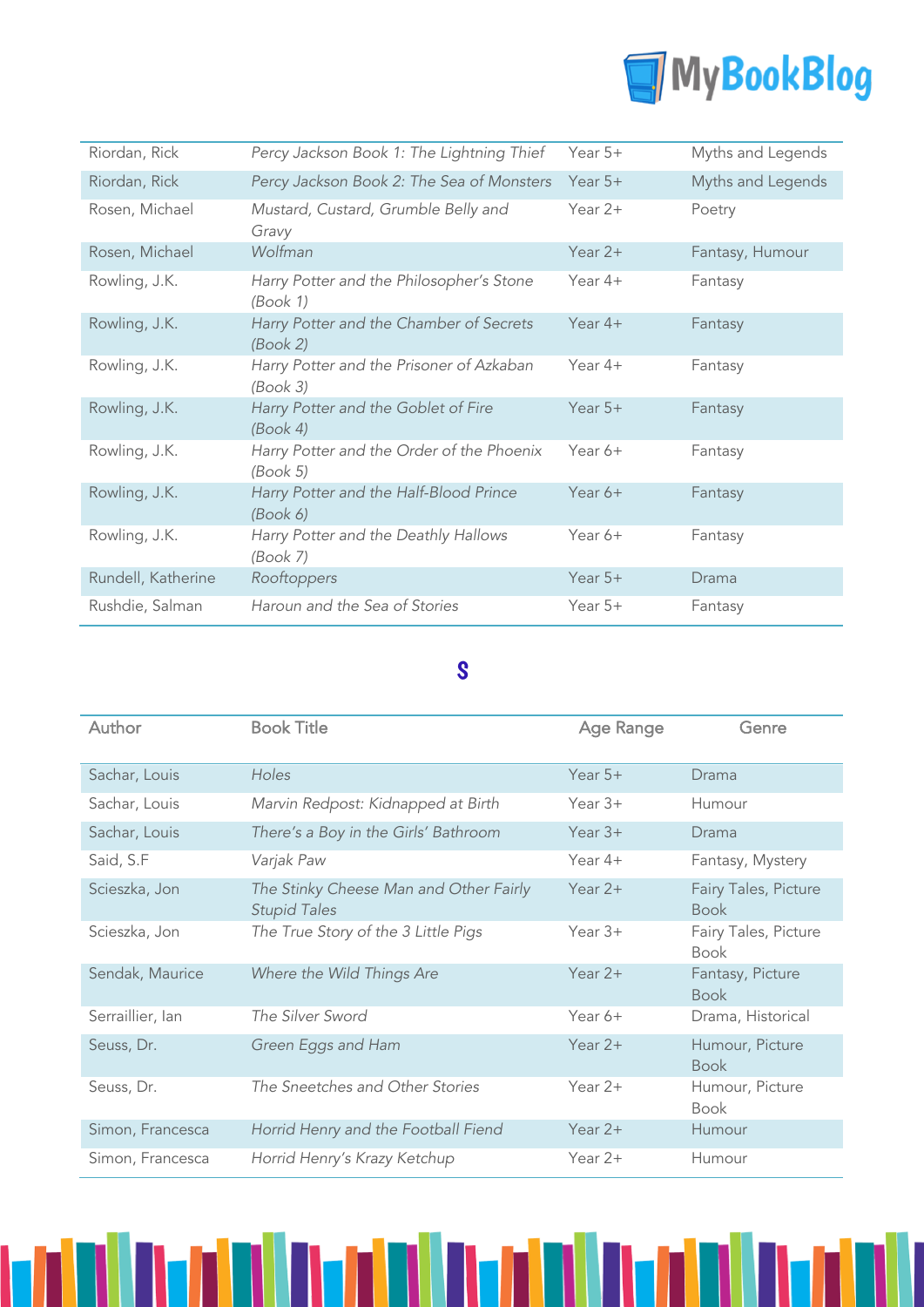

| Simon, Francesca  | Horrid Henry Tricks the Tooth Fairy                                | Year 2+   | Humour                      |
|-------------------|--------------------------------------------------------------------|-----------|-----------------------------|
| Simon, Francesca  | Horrid Henry and the Zombie Vampire                                | Year 2+   | Humour                      |
| Singer, Nicky     | Feather Boy                                                        | Year 6+   | Drama                       |
| Smith, Emily      | The Shrimp                                                         | Year 3+   | Drama                       |
| Smith, Jim        | Barry Loser Book 1: I Am Not A Loser                               | Year $2+$ | Humour                      |
| Smith, Jim        | Barry Loser Book 2: I Am Still Not A Loser                         | Year $2+$ | Humour                      |
| Snicket, Lemony   | A Series of Unfortunate Events Book 1: The<br><b>Bad Beginning</b> | Year $4+$ | Mystery                     |
| Snicket, Lemony   | A Series of Unfortunate Events Book 2: The<br>Reptile Room         | Year 4+   | Mystery                     |
| Solomons, David   | My Brother is a Superhero                                          | Year 4+   | Humour                      |
| Sparkes, Ali      | Frozen in Time                                                     | Year 5+   | Fantasy, Science<br>Fiction |
| Stanton, Andy     | You're a Bad Man, Mr Gum!                                          | Year 3+   | Fantasy, Humour             |
| Stanton, Andy     | Mr Gum and the Biscuit Billionaire                                 | Year $3+$ | Humour                      |
| Stewart, Dianne   | The Gift of the Sun                                                | Year $2+$ | Drama, Picture Book         |
| Stine, R. L       | Goosebumps: A Shocker on Shock Street                              | Year 4+   | Horror                      |
| Stine, R. L       | Goosebumps: Attack of the Graveyard<br>Ghouls                      | Year $4+$ | Horror                      |
| Stine, R. L       | Goosebumps: Night of the Living Dummy                              | Year 4+   | Horror                      |
| Stine, R. L       | Goosebumps: One Day at Horrorland                                  | Year $4+$ | Horror                      |
| Stine, R. L       | Goosebumps: Return of the Mummy                                    | Year 4+   | Horror                      |
| Stine, R. L       | Goosebumps: Revenge of the Lawn<br>Gnomes                          | Year 4+   | Horror                      |
| Stine, R. L       | Goosebumps: The Abominable Snowman<br>of Pasadena                  | Year 4+   | Horror                      |
| Stine, R. L       | Goosebumps: The Haunted Mask                                       | Year 4+   | Horror                      |
| Stine, R. L       | Goosebumps: The Werewolf of Fever<br>Swamp                         | Year 4+   | Horror                      |
| Stine, R. L       | Goosebumps: Vampire Breath                                         | Year 4+   | Horror                      |
| St John, Lauren   | Dead Man's Cove                                                    | Year 5+   | Mystery                     |
| St John, Lauren   | The White Giraffe                                                  | Year 5+   | Fantasy                     |
| Stone, Rex        | Dinosaur Cove: Attack of the Lizard King                           | Year 2+   | Fantasy                     |
| Streatfeild, Noel | <b>Ballet Shoes</b>                                                | Year 5+   | Drama                       |
| Strong, Jeremy    | Chicken School                                                     | Year 3+   | Drama, Humour               |
| Strong, Jeremy    | My Brother's Famous Bottom                                         | Year 2+   | Drama, Humour               |
| Strong, Jeremy    | My Granny's Great Escape                                           | Year 2+   | Drama, Humour               |
| Strong, Jeremy    | The Hundred-Mile-An-Hour Dog                                       | Year 2+   | Drama, Humour               |
| Strong, Jeremy    | My Mum's Going to Explode                                          | Year 2+   | Drama, Humour               |
| Stroud, Jonathan  | Lockwood & Co. Book 1: The Screaming                               | Year 6+   | Horror, Mystery             |

l IVI

I

1

ы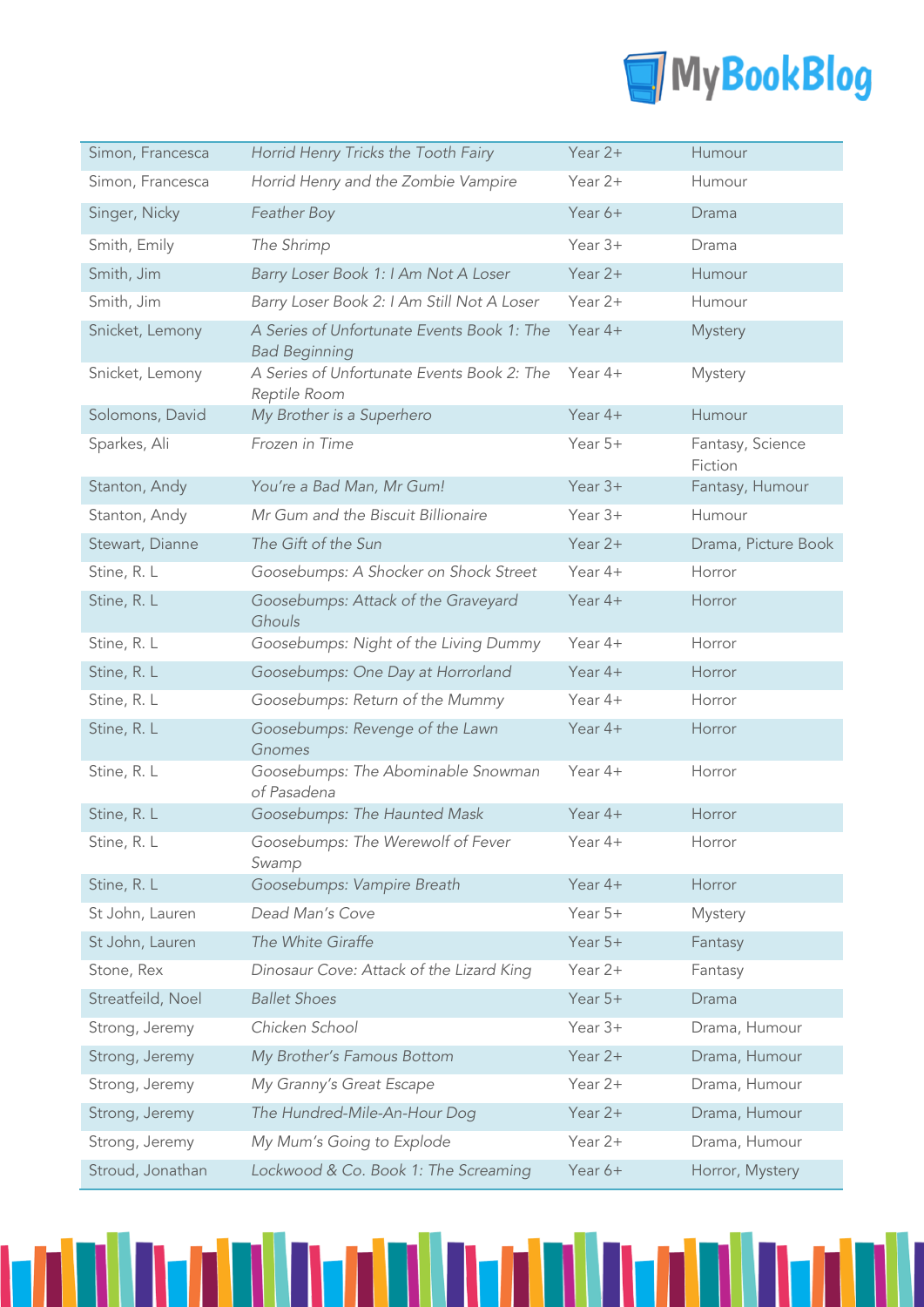

|                    | <b>Staircase</b>                               |           |                   |
|--------------------|------------------------------------------------|-----------|-------------------|
| Stroud, Jonathan   | Lockwood & Co. Book 2: The Whispering<br>Skull | Year 6+   | Horror, Mystery   |
| Sutcliff, Rosemary | The Eagle of the Ninth                         | Year $6+$ | Drama, Historical |
| Swindells, Robert  | Ice Palace                                     | Year $3+$ | Horror            |
| Swindells, Robert  | Stone Cold                                     | Year $7+$ | Drama, Horror     |

### T

| Author          | <b>Book Title</b>                                | Age Range | Genre        |
|-----------------|--------------------------------------------------|-----------|--------------|
| Thomas, Valerie | Winnie and Wilbur Meet Santa                     | Year $2+$ | Picture Book |
| Thompson, Colin | The Paperbag Prince                              | Year $2+$ | Picture Book |
| Tolkien, J.R.R. | The Hobbit                                       | Year $5+$ | Fantasy      |
| Tomlinson, Jill | The Owl Who Was Afraid of the Dark               | Year $2+$ | Fantasy      |
| Torday, Piers   | The Last Wild Trilogy: The Last Wild (Book<br>1) | Year $5+$ | Fantasy      |

#### U

| Author          | <b>Book Title</b>    | Age Range | Genre |
|-----------------|----------------------|-----------|-------|
| Updale, Eleanor | Itch Scritch Scratch | Year $2+$ | Drama |

### V

| Author              | <b>Book Title</b> | Age Range | Genre        |
|---------------------|-------------------|-----------|--------------|
| Van Allsburg, Chris | The Polar Express | Year $2+$ | Picture Book |

#### W

| <b>Author</b>   | <b>Book Title</b>        | Age Range | Genre         |
|-----------------|--------------------------|-----------|---------------|
| Waddell, Martin | The Dirty Great Dinosaur | Year $2+$ | Picture Book  |
| Walliams, David | Awful Auntie             | Year $3+$ | Drama, Humour |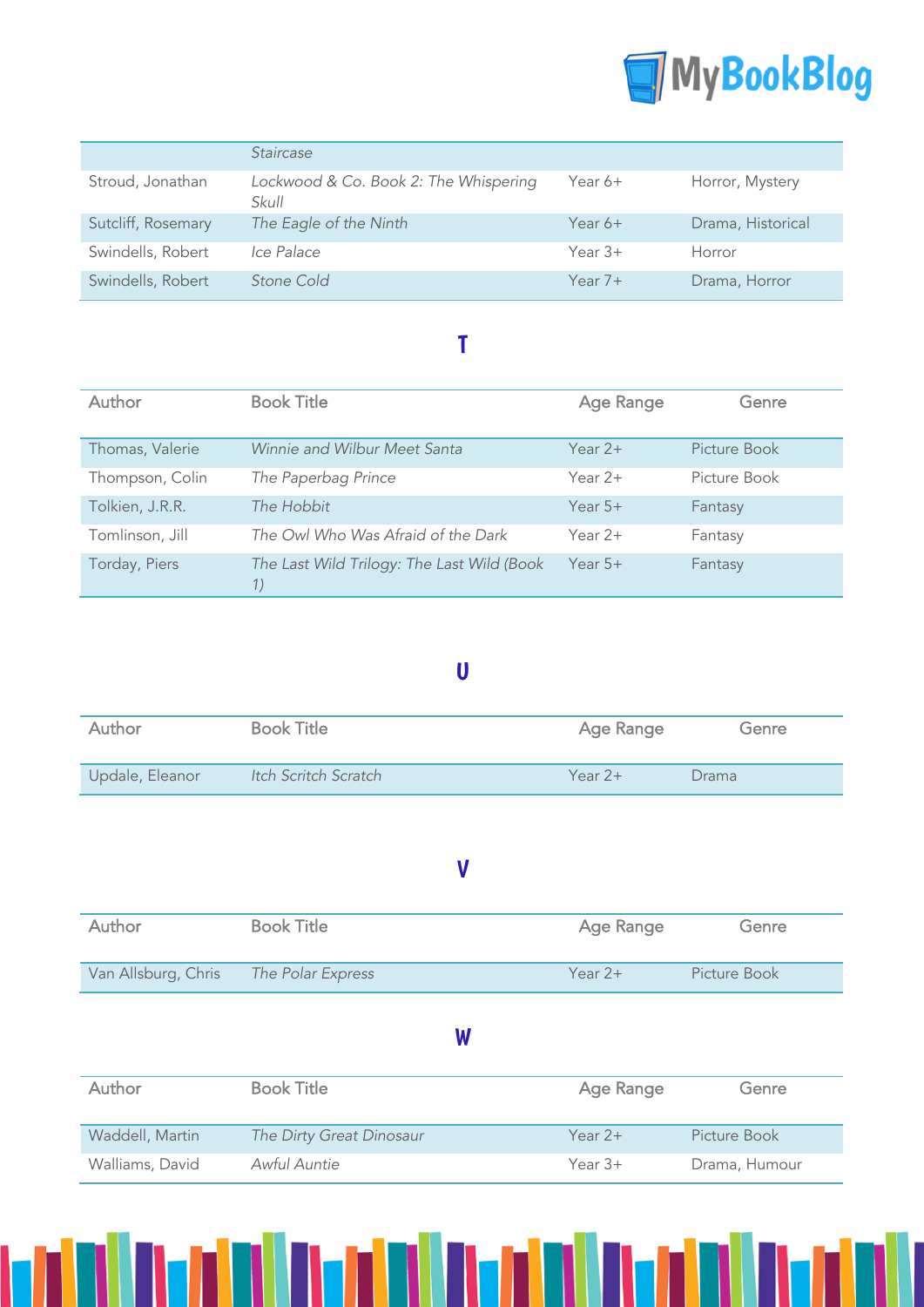

| Walliams, David    | <b>Bad Dad</b>                                    | Year $3+$ | Drama, Humour                   |
|--------------------|---------------------------------------------------|-----------|---------------------------------|
| Walliams, David    | Boogie Bear                                       | Year 2+   | Picture Book                    |
| Walliams, David    | <b>Demon Dentist</b>                              | Year $3+$ | Horror, Humour                  |
| Walliams, David    | Gangsta Granny                                    | Year $3+$ | Drama, Humour                   |
| Walliams, David    | Mr Stink                                          | Year $3+$ | Drama, Humour                   |
| Walliams, David    | Ratburger                                         | Year $3+$ | Drama, Humour                   |
| Walliams, David    | The Boy in the Dress                              | Year $3+$ | Drama, Humour                   |
| Walliams, David    | The Midnight Gang                                 | Year 3+   | Drama, Humour                   |
| Walliams, David    | There's a Snake in My School!                     | Year 2+   | Picture Book                    |
| Walliams, David    | The World's Worst Children                        | Year 3+   | Humour                          |
| Walliams, David    | The World's Worst Children 2                      | Year $3+$ | Humour                          |
| Webb, Holly        | The Kitten Nobody Wanted                          | Year 2+   | Drama                           |
| White, E.B         | Charlotte's Web                                   | Year $3+$ | Fantasy                         |
| Whitehorn, Harriet | Violet and the Hidden Treasure                    | Year 3+   | Mystery                         |
| Williams, Marcia   | King Arthur and the Knights of the Round<br>Table | Year $3+$ | Myths and Legends               |
| Williams, Marcia   | Tales from Shakespeare                            | Year 6+   | Fantasy, Historical             |
| Williams, Marcia   | The Adventures of Robin Hood                      | Year $3+$ | Myths and Legends               |
| Williams, Marcia   | The Iliad and The Odyssey                         | Year 4+   | Myths and Legends               |
| Williamson, Lara   | A Boy Called Hope                                 | Year 6+   | Drama                           |
|                    |                                                   |           |                                 |
| Williams, Margery  | The Velveteen Rabbit                              | Year 2+   | Fantasy, Picture<br><b>Book</b> |
| Willis, Jeanne     | Dr Xargle's Book of Earthlets                     | Year 2+   | Fantasy, Picture<br><b>Book</b> |
| Wilson, Jacqueline | <b>Bad Girls</b>                                  | Year 4+   | Drama                           |
| Wilson, Jacqueline | <b>Buried Alive!</b>                              | Year $3+$ | Drama                           |
| Wilson, Jacqueline | Cliffhanger                                       | Year 2+   | Drama                           |
| Wilson, Jacqueline | Cookie                                            | Year 5+   | Drama                           |
| Wilson, Jacqueline | Double Act                                        | Year 3+   | Drama                           |
| Wilson, Jacqueline | <b>Hetty Feather</b>                              | Year $5+$ | Drama, Historical               |
| Wilson, Jacqueline | Lily Alone                                        | Year 5+   | Drama                           |
| Wilson, Jacqueline | Lola Rose                                         | Year 6+   | Drama                           |
| Wilson, Jacqueline | My Sister Jodie                                   | Year 6+   | Drama                           |
| Wilson, Jacqueline | Opal Plumstead                                    | Year 5+   | Drama, Historical               |
| Wilson, Jacqueline | Secrets                                           | Year 5+   | Drama                           |
| Wilson, Jacqueline | Sleepovers                                        | Year 2+   | Drama                           |
| Wilson, Jacqueline | The Dinosaur's Packed Lunch                       | Year 2+   | Fantasy                         |

M

N

n nan n

1